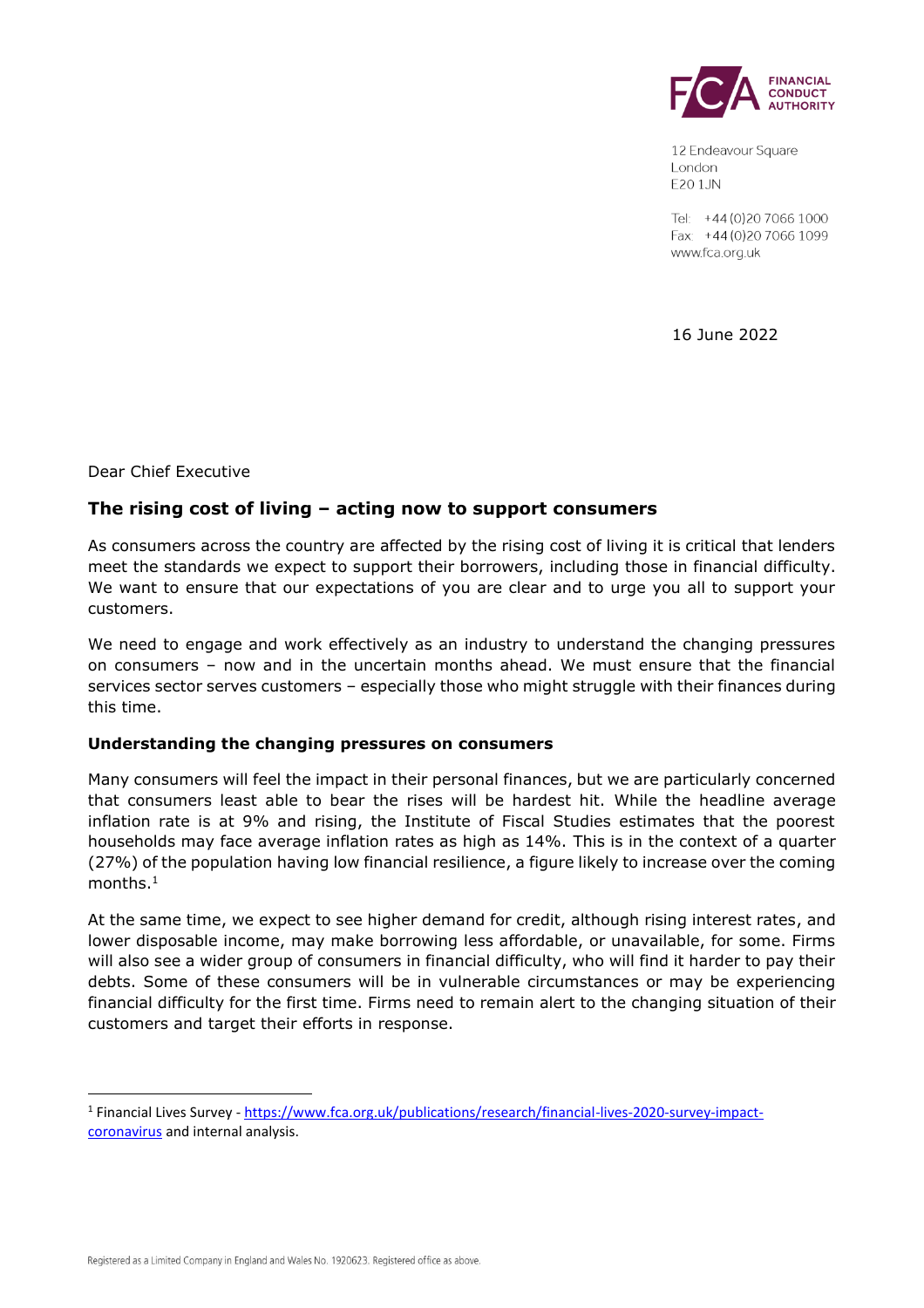## **Consumers in vulnerable circumstances are feeling the greatest impact**

If consumers face increasing difficulty paying bills or repaying debts, the impact on them is unlikely to be purely financial. Consumers will be more likely to face pressures on their physical and mental health, which in turn could exacerbate the impact of their financial difficulties. Over half of the population (55%) feel that their health has been negatively affected by the rising cost of living (YouGov/Royal College of Physicians)<sup>2</sup>, and those with low mental capacity, or who may struggle to access support, will be least able to respond to these challenges. Firms' frontline services will have to deal with more customers presenting with a complex range of vulnerable circumstances and non-financial knock-on effects of the rising cost of living.

# **Treating borrowers fairly**

In this economic context, it is vital that you treat borrowers fairly. This applies to both existing and new customers. Our **Principles** set out the standards we generally expect of firms and our Rules in [MCOB 13,](https://www.handbook.fca.org.uk/handbook/MCOB/13/?view=chapter) [CONC 6,](https://www.handbook.fca.org.uk/handbook/CONC/6/?view=chapter) [7](https://www.handbook.fca.org.uk/handbook/CONC/7/?view=chapter) and [CONC 5D](https://www.handbook.fca.org.uk/handbook/CONC/5D/?view=chapter) set out our requirements and expectations of firms when dealing with borrowers in financial difficulty.

We consider that our Tailored Support Guidance (TSG) for [mortgages,](https://www.fca.org.uk/publication/finalised-guidance/mortgages-and-coronavirus-tailored-support-guidance.pdf) [consumer credit](https://www.fca.org.uk/publication/finalised-guidance/consumer-credit-coronavirus-tailored-support-guidance-jan-2021.pdf) and [overdrafts](https://www.fca.org.uk/publication/finalised-guidance/finalised-guidance-overdrafts-coronavirus-additional-guidance-firms.pdf) which was issued to address exceptional circumstances arising out of coronavirus, is also relevant for borrowers in financial difficulties due to other circumstances such as the rising cost of living. Based on our rules, and Principles 6 and 7, it provides further guidance on our expectations of firms when supporting borrowers and providing tailored forbearance and debt help to those in financial difficulty.

In addition, our [Vulnerable Customer Guidance](https://www.fca.org.uk/publications/finalised-guidance/guidance-firms-fair-treatment-vulnerable-customers) (VCG) sets out our view of what firms should do to comply with their obligations under our principles and ensure they treat customers in vulnerable circumstances fairly.

## **Our expectations of firms**

We expect you to:

- Provide your customers with an appropriate level of care and support. The level of care needed for customers who have characteristics of vulnerability may be different from that for others and you should take particular care to ensure they are treated fairly. Our VCG makes clear what the standards set by our Principles mean for firms.
- Give borrowers in financial difficulty appropriate tailored forbearance that is in their interests and takes account of their individual circumstances.
- Support borrowers showing signs of financial difficulty or struggling with debt, by making them aware of and helping them access money guidance or free debt advice.
- Ensure that any fees and charges levied on borrowers in financial difficulty are fair and do no more than cover your costs.
- Make sure your approach to taking on new borrowers takes account of the financial pressure they may be facing and the impact on their expenditure.

<sup>2</sup> <https://www.bmj.com/content/377/bmj.o1231>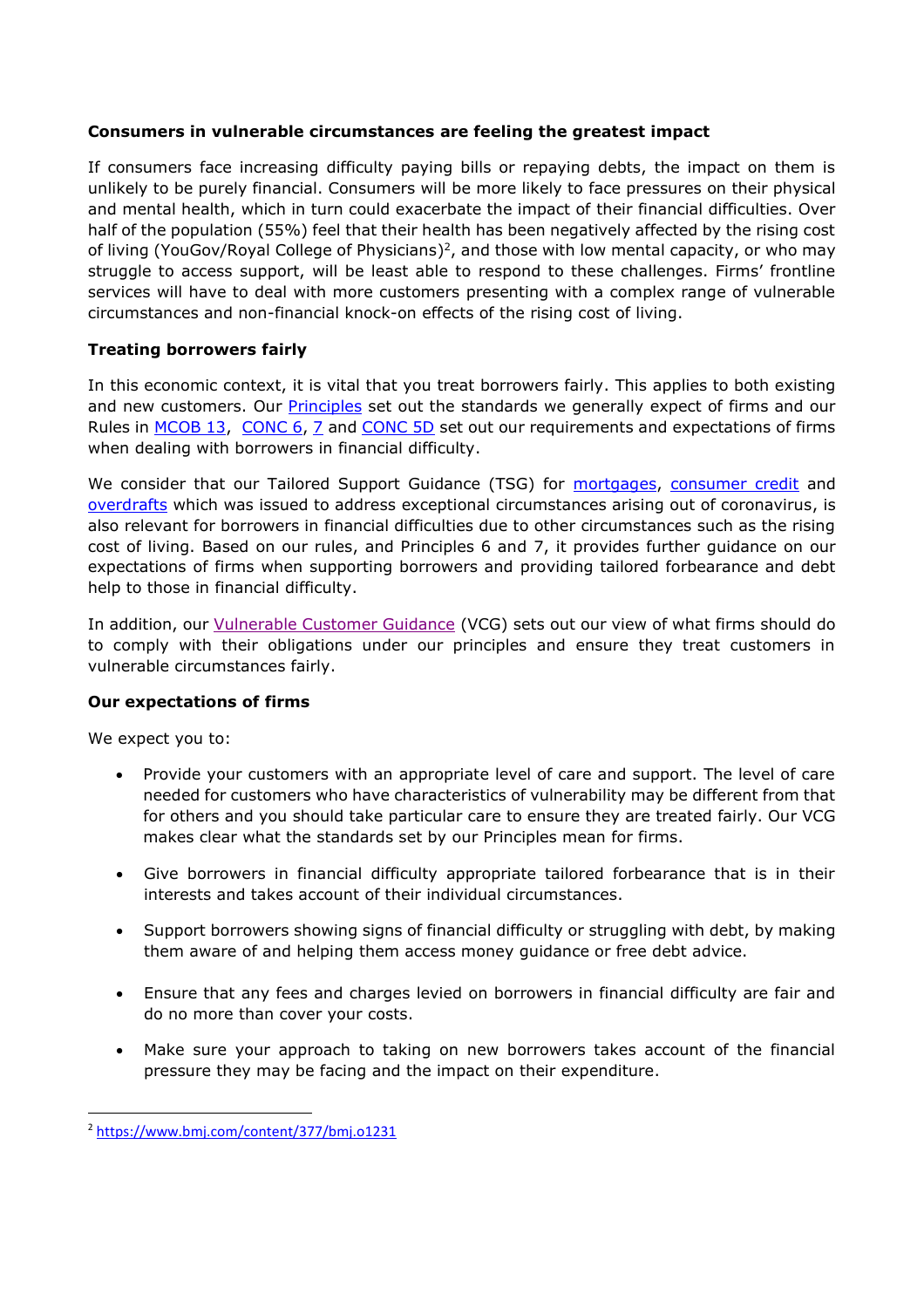- Consider what more you can do to encourage mortgage borrowers to think about switching to a less costly option where that is available.
- Help consumers avoid falling victim to scams or illegal money lending.

This is not an exhaustive list of our expectations.

### **Findings from our review of outcomes for borrowers in financial difficulty**

It is important that you ensure your firm is meeting its specific obligations to borrowers in financial difficulty. To help you do this we are also sharing the emerging findings from our extensive programme of work looking at this.

We have included examples of behaviour that results in poor outcomes for borrowers in an annex at the end of this letter, along with a summary of our specific expectations of lenders when supporting borrowers in financial difficulty. Our findings show that many of the firms reviewed need to improve the experience and the outcomes their customers receive to meet our expectations.

Our review identified that most firms did not consistently:

- Explore customers' circumstances fully to provide help and support that was appropriate and tailored to their specific individual circumstances.
- Identify the specific needs and circumstances of customers with vulnerable characteristics to provide help and support that took account of these.
- Help customers in financial difficulty access money guidance or free debt advice.

The review covered most retail lending portfolios and we found these issues applied widely across the consumer lending market so the findings are relevant to all firms. We are already asking many firms who were part of the review to make changes to ensure that customers in financial difficulty receive the help they need. Firms that do not meet the standards we expect risk further regulatory challenge, including possible enforcement action.

#### **Embedding the Vulnerable Customer Guidance**

We welcome the work that firms are carrying out to embed the Vulnerable Customer Guidance. However, recent work with retail banks has also raised concerns that firms generally have more to do to ensure they are treating customers in vulnerable circumstances fairly so that they experience outcomes as good as those of other customers. The rising cost of living is likely to lead to an increase in consumer vulnerability – exposing more consumers to a greater risk of harm – making it even more important that firms implement the VCG properly. We have [published our findings](https://www.fca.org.uk/firms/treating-vulnerable-consumers-fairly/ensuring-fair-treatment) from this work today.

We identify areas where we expect to see improvement from firms in applying our guidance to ensure they are treating customers in vulnerable circumstances fairly.

#### **Relevance to small business customers**

We are also concerned about the treatment of small business customers. The expectations in this letter may also apply to these customers, who will be facing similar challenges.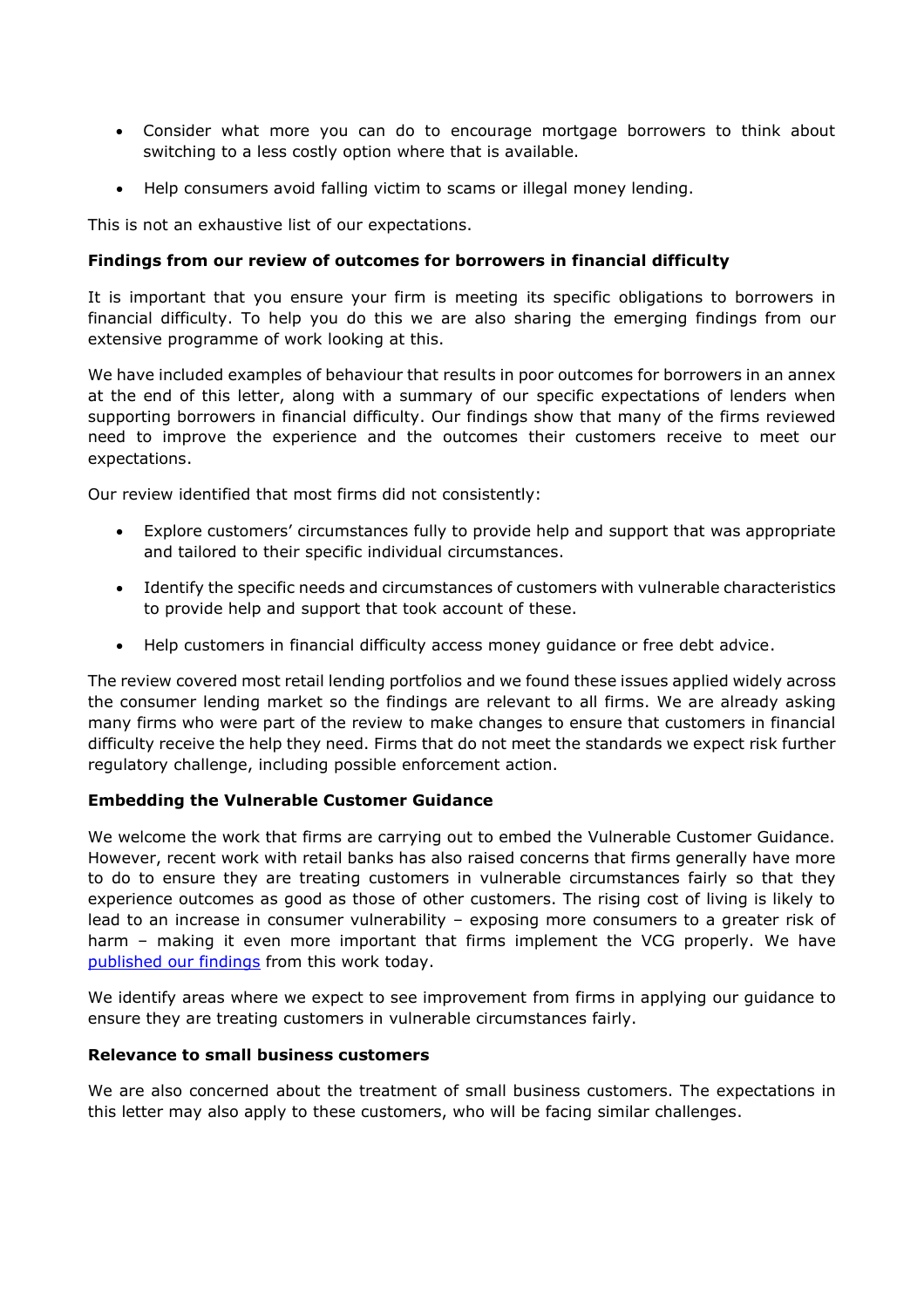#### **Relevance to exempt BNPL products**

Some regulated firms also offer consumer credit products including buy-now pay-later (BNPL), that are exempt from regulation. Given the rising cost of living and the factors explained above, we strongly encourage authorised firms offering these unregulated products to follow the guidance in this letter in relation to those products.

For the same reasons, we are also sending a copy of this letter to several unauthorised firms offering exempt BNPL, and similar products, so that they can see our expectations for authorised lenders and strongly encouraging them to follow the guidance in relation to exempt credit products.

# **Next Steps**

We continue to monitor outcomes and carefully scrutinise firms and will use our supervisory and enforcement powers to take further action as necessary.

We will publish the detailed findings from our work on borrowers in financial difficulty later this year and we plan to consult on the future of the TSG, and that may include changes to our Handbook.

Our expectations in this letter are based on our existing principles, rules and guidance, which we are applying to ensure that firms act in their customers' interests. Later this year, we will finalise any rules in relation to the Consumer Duty, but we are not waiting for the Duty to come in before we act to improve consumer outcomes.

Please consider the content of this letter and the annex and take action where necessary to ensure your firm is well placed to support your customers now, and as the situation becomes more challenging in the months ahead.

We look forward to working together as we did during the pandemic to promote fair outcomes for all consumers including those in financial difficulty. We are contacting industry representative bodies today to invite them to a roundtable in July to discuss what more firms can do to best support customers during this time.

If you have any questions regarding the content of this letter, please contact your usual firm supervisor or the FCA Supervision Hub.

Yours faithfully

**Sheldon Mills Executive Director**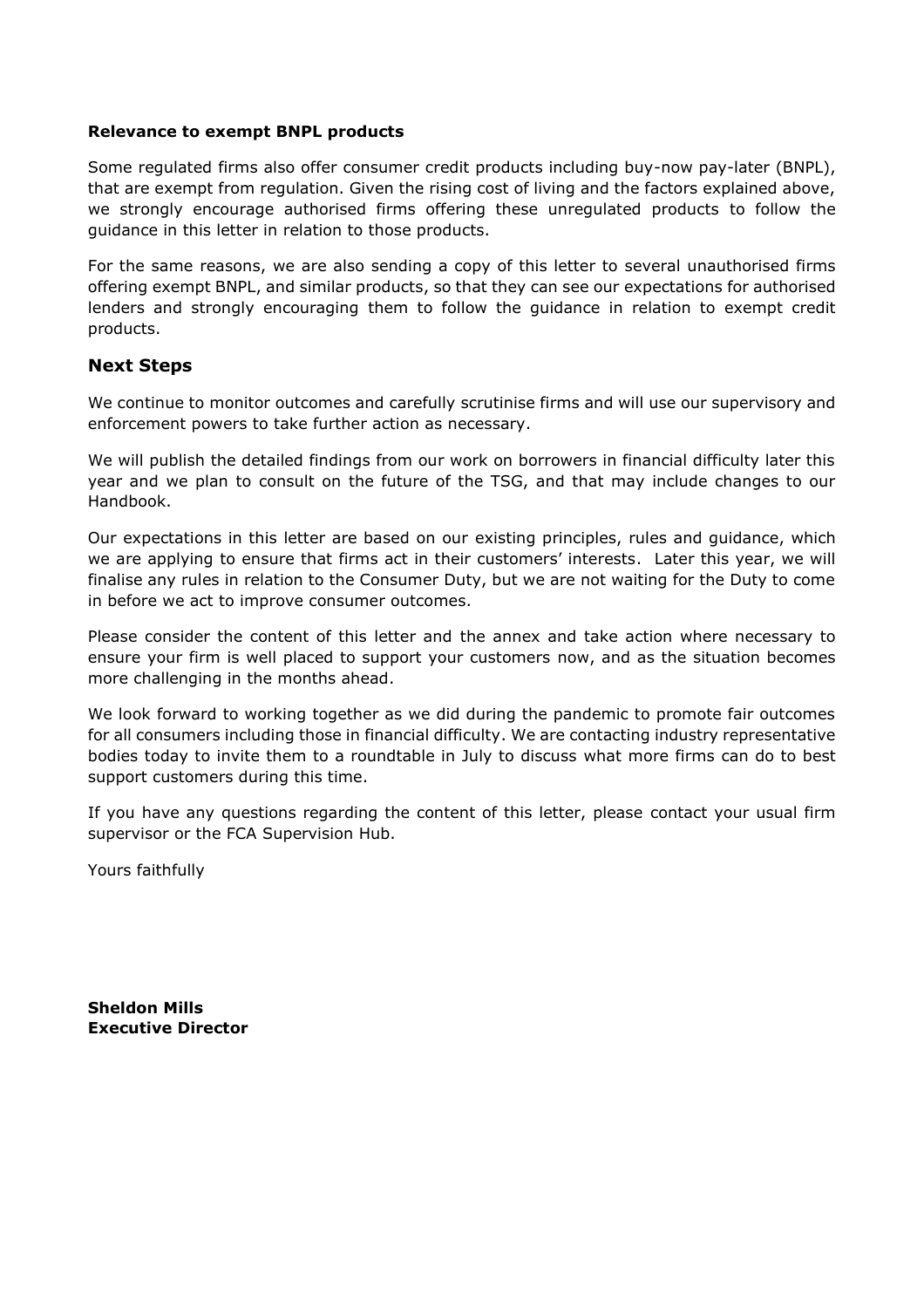## **Annex: Findings from our work on Borrowers in Financial Difficulty and our expectations of all firms**

During our multi-firm work on Borrowers in Financial Difficulty, we have seen examples of firms delivering good outcomes. However, we have also identified examples where firms are not considering or taking sufficient account of customers' individual needs or circumstances or providing appropriate tailored forbearance.

This work has included four surveys of over 400 lending firms, consumer research and deep dives with a sample of 63 firms, covering a range of firm sizes and lending portfolios. We looked at a number of areas including training and competence, oversight and quality assurance as well as customer outcomes. We will provide detailed findings later this year.

We believe the findings from our work are relevant to all lenders providing forbearance to borrowers in financial difficulty including those borrowers who have not yet missed payments.

We know that many customers are reluctant to engage with lenders when they are facing financial difficulty. We found that some firms were working hard to encourage engagement by their customers. We saw examples of positive communications setting out the benefits of engagement including personalised information on the customer's position and options that might be available to help. We also saw examples of firms tailoring communication channels to customers' preferred method.

However, we also found that some firms are:

- Not doing enough to encourage customers to engage with them. For example, we saw some firms failing to adopt certain methods of communication. Some would not make outbound calls, or prevented customers calling them, others only accepted email or did not allow customers to email them. We also saw examples of customers contacted multiple times with standard, non-tailored or unsupportive messages.
- Not doing enough to understand their customers' circumstances, including characteristics of vulnerability, and not tailoring forbearance to reflect these. As a result, these firms are unable to demonstrate why forbearance arrangements made are appropriate.
- Failing to consider a range of forbearance options. Typically, these firms are making arrangements to pay with customers without establishing if these are appropriate or affordable. This is leading to recurring broken arrangements.
- Not discussing the potential benefits of money guidance or free debt advice or helping and supporting borrowers to access these.
- Not investing enough to ensure they have well-trained staff capable of having complex conversations with customers in financial difficulty and able to tailor forbearance to customers' individual circumstances.
- Focusing quality assurance on point in time processes rather than outcomes. Also, where issues are identified they are not always remediated.
- Applying fees inconsistently and in circumstances which compound financial difficulty with little consideration of how these fees would be paid.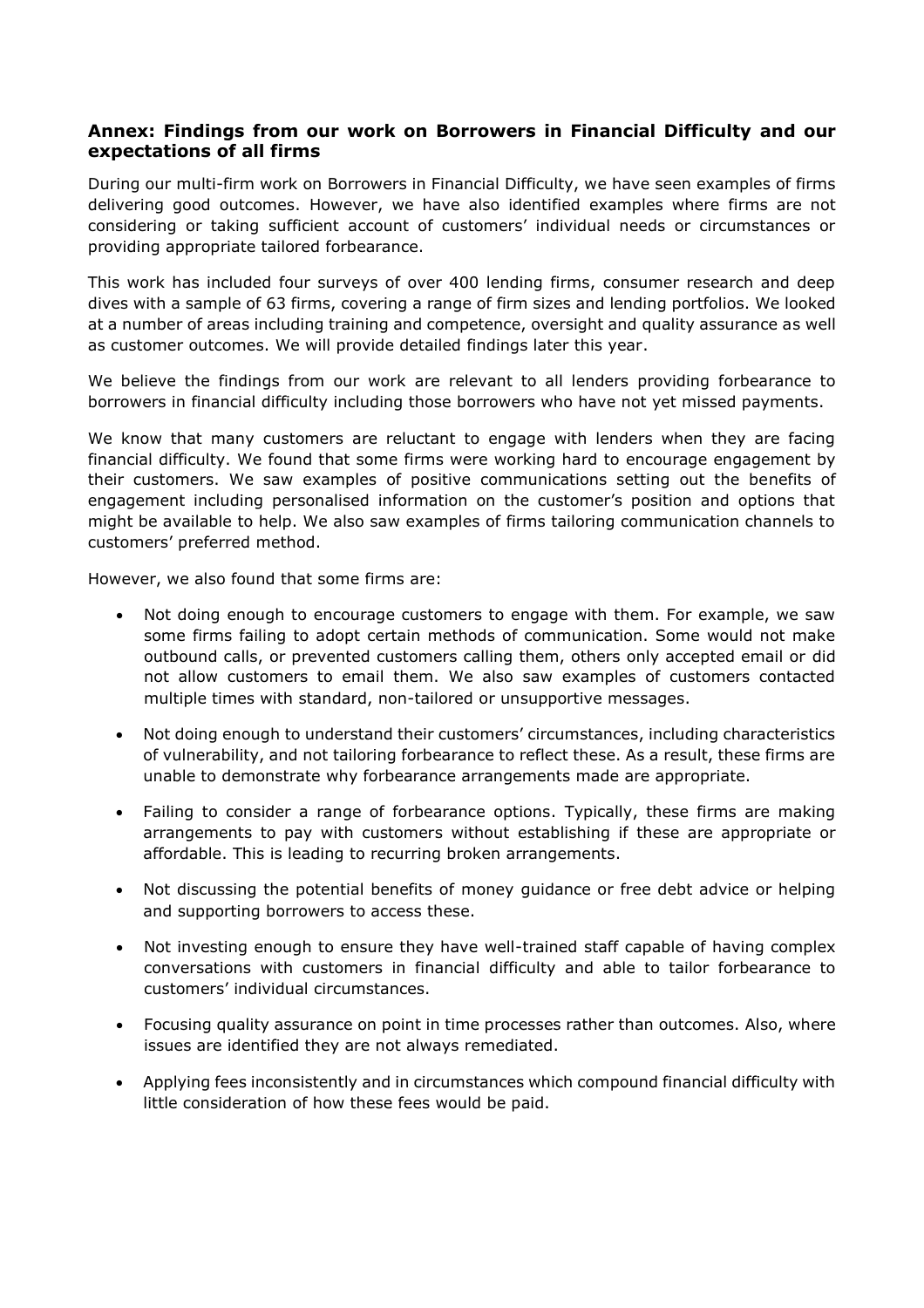### **You must ensure that your firm is complying with its obligations. You should ensure your firm:**

- Encourages and facilitates customers to engage by:
	- o using a **range of communication channels** to access the help and support they need in a way and at a time that suits them
	- o setting the **right tone** in these communications by explaining the benefits of engaging early when at risk of or in financial difficulty and emphasising the support the firm can provide
	- $\circ$  enabling all customers including those who may be more vulnerable to discuss their needs and **responding flexibly** to these needs and circumstances.
- Ensures any **forbearance agreed is appropriate taking account of a customer's individual circumstances by:**
	- $\circ$  considering and taking account of both current and expected financial and personal circumstances **including any characteristics of vulnerability**.
	- o **offering a range of options** to support customers beyond arrangements to repay arrears, for example temporarily accepting reduced payments of interest and/or capital, waiving or freezing interest and extending loan terms.
	- o only **putting in place arrangements to pay that are sustainable**.
	- o **regularly monitoring and reviewing** all customers' arrangements, to ensure these remain appropriate.
	- o being aware that in consumer credit cases, where an **unprompted customer repayment arrangement** has been accepted, and there are indications that the arrangement is not sustainable (e.g. missed payments), a review of the arrangement should take place.

You may wish to consider different ways of **engaging effectively** with borrowers to fully understand their circumstances.

- **Has well trained and competent staff** who are capable of having high quality conversations with customers in financial difficulty, including those with characteristics of vulnerability. Management should have good oversight of the quality of conversations with customers and the outcomes they receive, including by outsourced providers.
- **Has sufficiently resourced forbearance operations to respond appropriately** and quickly to the numbers of customers in financial difficulty needing support.
- **Has adequate oversight of the customer experience and customer outcomes.** Quality assurance is more effective where it focuses holistically on a customer's journey through financial difficulty, including the quality of the support they receive throughout this journey, as well as the outcomes they get. This provides a fuller picture of whether customers get fair and appropriate outcomes overall.